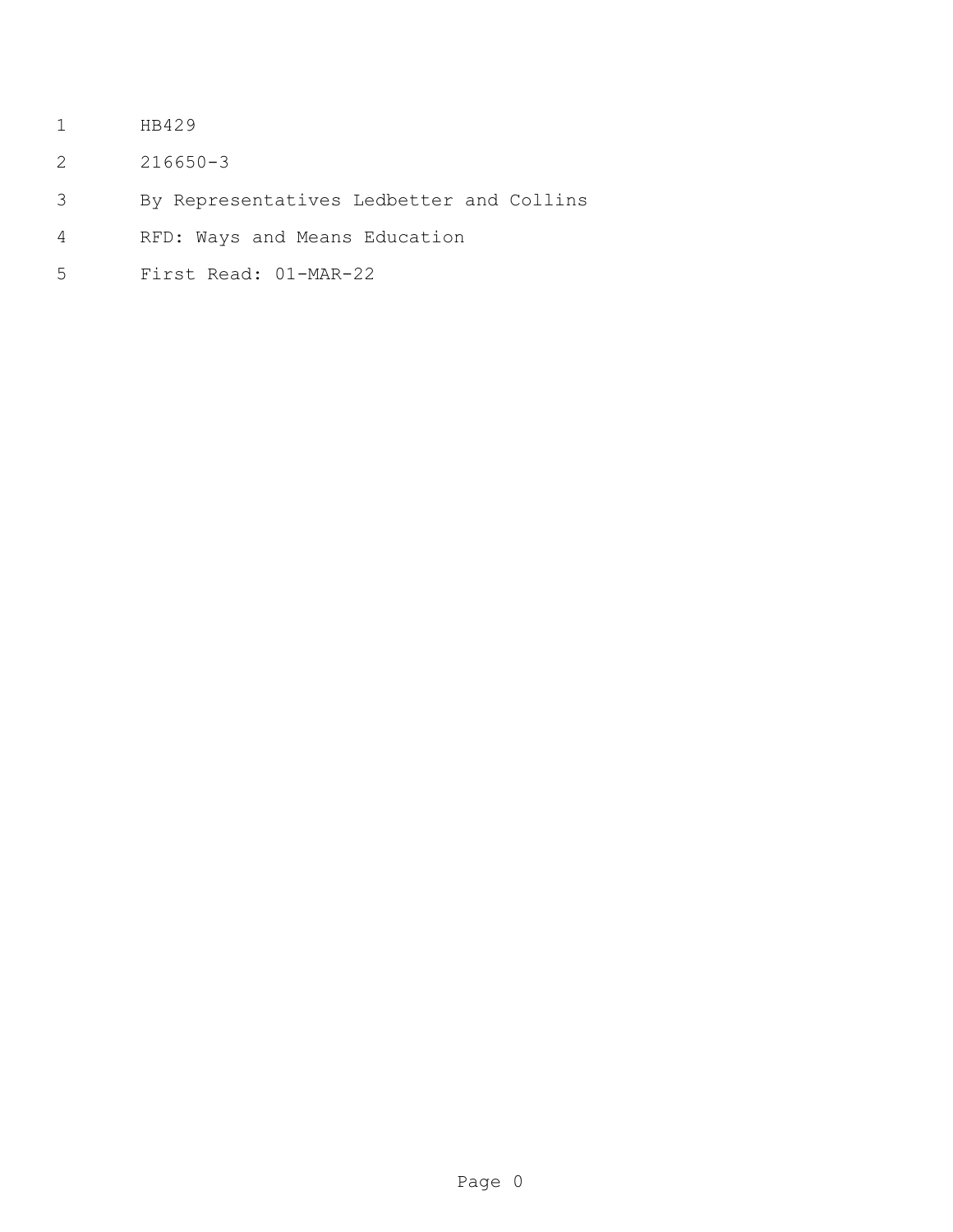| $\mathbf 1$  | ENGROSSED                                                      |
|--------------|----------------------------------------------------------------|
| $\mathbf{2}$ |                                                                |
| 3            |                                                                |
| 4            | A BILL                                                         |
| 5            | TO BE ENTITLED                                                 |
| 6            | AN ACT                                                         |
| 7            |                                                                |
| $8\,$        | Relating to public K-12 schools; to require the                |
| $\mathsf 9$  | State Board of Education to phase in the employment of         |
| 10           | auxiliary teachers to assist classroom teachers with           |
| 11           | instructional and noninstructional activities in all public    |
| 12           | schools in the state providing instruction in grades K-3.      |
| 13           | BE IT ENACTED BY THE LEGISLATURE OF ALABAMA:                   |
| 14           | Section 1. (a) The State Board of Education shall              |
| 15           | establish and maintain a comprehensive plan to phase in the    |
| 16           | employment of auxiliary teachers in public schools to partner  |
| 17           | with certificated classroom teachers in the daily care and     |
| 18           | instruction of children in grades K-3.                         |
| 19           | (b) The minimum education requirement for an                   |
| 20           | auxiliary teacher is a Child Development Associate credential  |
| 21           | or the equivalent of nine hours of coursework in childhood     |
| 22           | development as approved by the State Board of Education. The   |
| 23           | State Board of Education shall prescribe the duties of         |
| 24           | auxiliary teachers and shall also establish standards which    |
| 25           | provide for a determination of how and when auxiliary teachers |
| 26           | may be used as an appropriate and necessary part of classroom  |
| 27           | instruction. An auxiliary teacher employed under this section  |

Page 1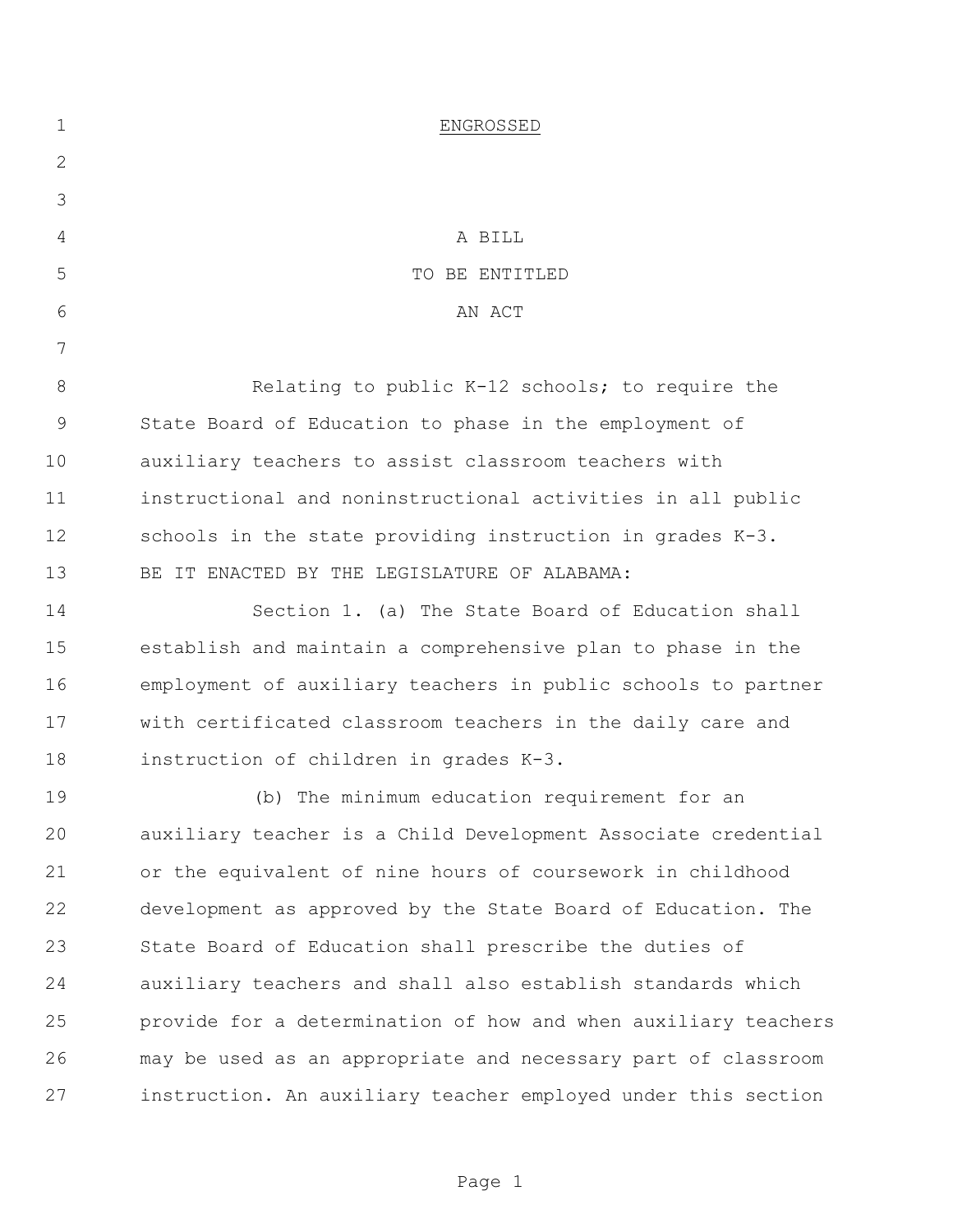shall be under the direction of a certificated teacher and the immediate supervision of a school administrator, and may not be utilized to carry out administrative duties other than those administrative duties which may be assigned by the classroom teacher or pursuant to policy of the local board of education as prescribed by State Board of Education standards.

 (c) The number of auxiliary teachers provided to each school shall be based on a formula developed by the board, taking into consideration average daily membership and student proficiency on the Alabama Comprehensive Assessment Program, or any successor program.

 (d)(1) Commencing with the 2023-2024 school year, the plan shall initially provide for the employment of auxiliary teachers in those schools where 75 percent or more 15 of the student population are scoring at or below level 1 16 proficiency on the Alabama Comprehensive Assessment Program, or any successor assessment program.

 (2) Commencing with the 2024-2025 school year, in addition to the auxiliary teachers provided for those schools described in subdivision (1), the plan shall phase in the employment of auxiliary teachers for the remaining public schools in the state providing instruction in grades K-3, with preference given to those schools with a high percentage of 24 the student population scoring below at level 1 proficiency on the Alabama Comprehensive Assessment Program, or any successor program.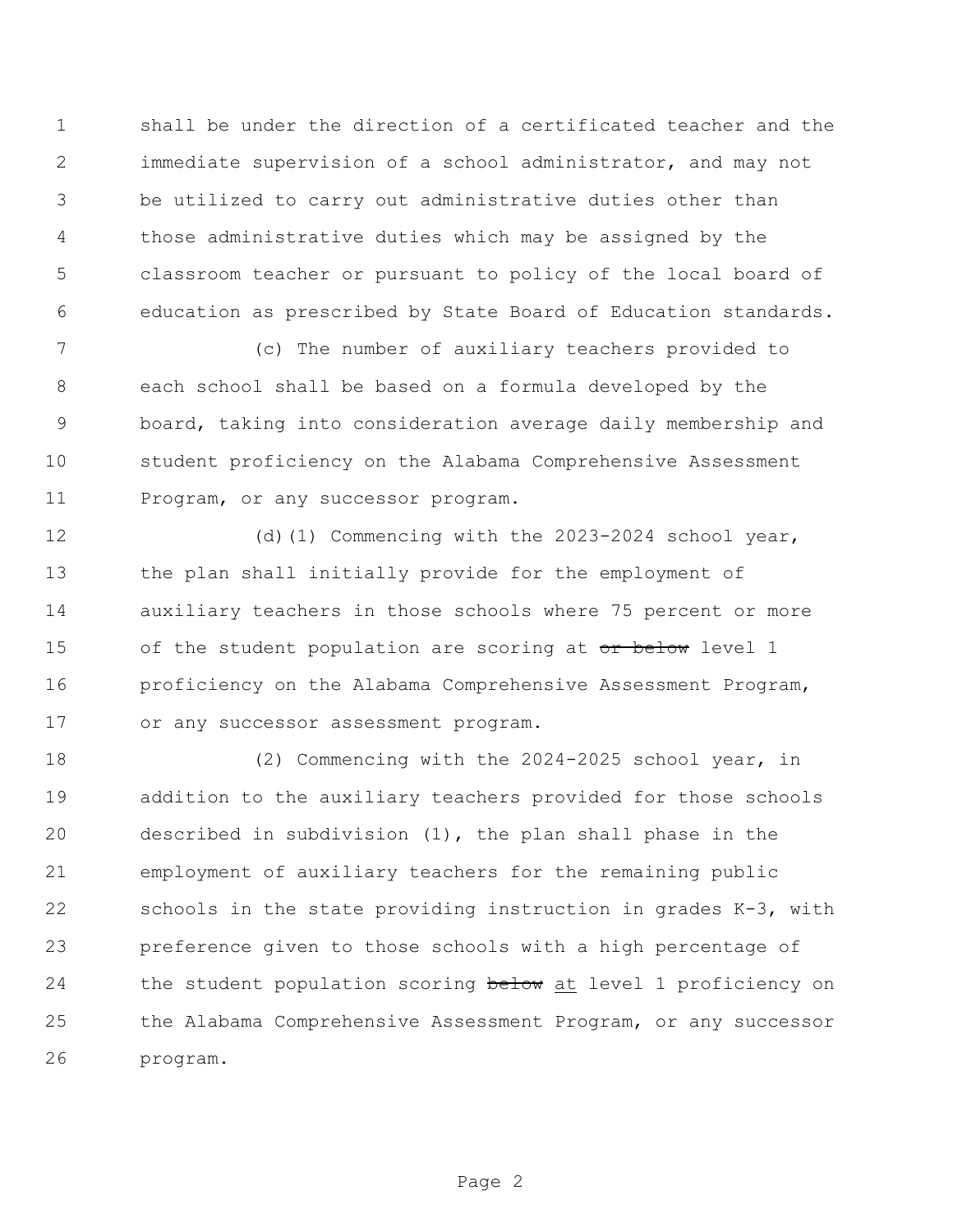(3) On or before July 1, 2030, all public schools in the state providing instruction in grades K-3 shall employ auxiliary teachers.

 (e) Nothing in this section shall be construed to prohibit either of the following:

 (1) A local board of education from utilizing an individual who has completed, or is in the process of completing, a school youth registered apprenticeship program or internship in education pursuant to the Alabama College and Career Readiness Act or who is credentialed or earning credential pursuant to the Alabama Credential Quality and Transparency Act.

 (2) A local board of education from utilizing students in attendance in high school grades, or students in attendance in two-year or four-year institutions of higher education, as volunteer aides or assistants to teachers and other school personnel in addition to auxiliary teachers.

18 (f) The funding for this The K-3 auxiliary teacher program requirement is contingent upon available revenue in the Education Trust Fund and appropriation by the Legislature.

 Section 2. This act shall become effective on the first day of the third month following its passage and approval by the Governor, or its otherwise becoming law.

Page 3